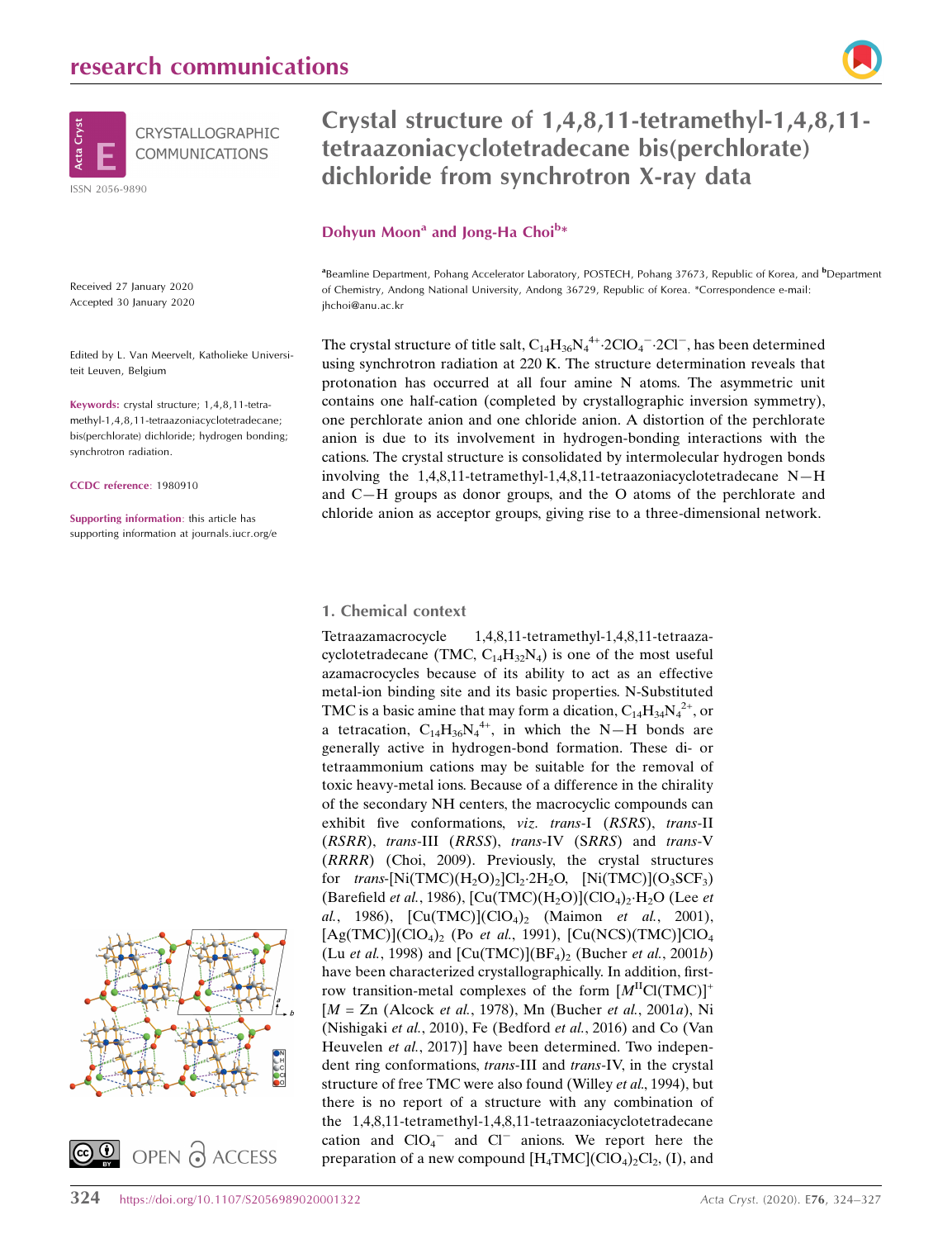its structural characterization by synchrotron single-crystal X-ray diffraction.



#### Table 1 Hydrogen-bond geometry  $(\AA, \degree)$ .

| $D-H\cdots A$                         | $D-H$ | $H \cdot \cdot \cdot A$ | $D\cdots A$ | $D-\mathrm{H}\cdots A$ |
|---------------------------------------|-------|-------------------------|-------------|------------------------|
| $N1 - H1 \cdots Cl2$                  | 0.99  | 2.13                    | 3.0701(14)  | 159                    |
| $N2-H2 \cdot C12$                     | 0.99  | 2.17                    | 3.1038(15)  | 156                    |
| $C1 - H1A \cdots C12$                 | 0.98  | 2.77                    | 3.6868(17)  | 157                    |
| $C5 - H5AB \cdots O3$                 | 0.98  | 2.39                    | 3.351(3)    | 167                    |
| $C3 - H3A \cdots C12$                 | 0.98  | 2.67                    | 3.6274(17)  | 164                    |
| $C3 - H3AB \cdot \cdot \cdot O2^{ii}$ | 0.98  | 2.52                    | 3.288(3)    | 135                    |
| $C4 - H4A \cdots O4$ <sup>iii</sup>   | 0.97  | 2.49                    | 3.429(3)    | 164                    |
| $C4 - H4C \cdots O2ii$                | 0.97  | 2.39                    | 3.171(3)    | 137                    |
| $C5 - H5A \cdots O3m$                 | 0.98  | 2.34                    | 3.317(3)    | 173                    |
| $C6 - H6AB \cdots Q4iv$               | 0.98  | 2.31                    | 3.231(3)    | 156                    |
| $C6 - H6A \cdots C12$                 | 0.98  | 2.80                    | 3.7414(17)  | 161                    |
| $C7 - H7B \cdots O3m$                 | 0.97  | 2.40                    | 3.333(3)    | 161                    |

Symmetry codes: (i)  $-x+1, -y+1, -z$ ; (ii)  $-x+1, -y, -z+1$ ; (iii)  $-x + 1$ ,  $-y + 1$ ,  $-z + 1$ ; (iv)  $-x$ ,  $-y + 1$ ,  $-z + 1$ .

#### $[Ga_2(C_3H_7)_4(OH)_2]$ (TMC) (Boag et al., 2000), TMC (Willey et al., 1994), trans-[Ni $(TMC)(H_2O)_2$ ]Cl<sub>2</sub>·2H<sub>2</sub>O (Barefield *et al.*, 1986), trans- $[Os(TMC)(O)_2](PF_6)_2$  (Kelly et al., 1996),  $[Cu(TMC)(H<sub>2</sub>O)](ClO<sub>4</sub>)<sub>2</sub>·H<sub>2</sub>O$ (Lee *et al.*, 1986),  $[Cu(NCS)(TMC)]ClO<sub>4</sub>$  (Lu *et al.*, 1998) and  $[Cu(TMC)](BF<sub>4</sub>)<sub>2</sub>$ (Bucher et al., 2001b). The Cl-O bond distances in the tetrahedral  $ClO_4^-$  anion range from 1.4180 (17) to 1.4380 (16) Å and the O—Cl—O angles from 106.85 (14)– 110.94 (12)°. A distortion of the  $ClO<sub>4</sub><sup>-</sup>$  anion undoubtedly results from its involvement in hydrogen-bonding interactions with the cations.

#### 3. Supramolecular features

Extensive N-H $\cdots$ Cl, C-H $\cdots$ Cl and C-H $\cdots$ O hydrogenbonding interactions occur in the crystal structure (Table 1). A crystal packing diagram of  $(I)$  viewed perpendicular to the  $ab$ plane is shown in Fig. 2.



Figure 2

The crystal packing of compound (I), viewed perpendicular to the ab plane. Dashed lines represent  $N-H\cdots$ Cl (purple),  $C-H\cdots$ Cl (blue) and C-H $\cdots$ O (green) hydrogen-bonding interactions, respectively.

## 2. Structural commentary

An ellipsoid plot of the molecular components in (I) is shown in Fig. 1 along with the atom-numbering scheme. The asymmetric unit consists of one half of the macrocycle, which lies about a center of inversion, one perchlorate anion and one chloride anion. The tetra-protonated amine of the title compound has a distorted trans-IV conformation, which is comparable to the trans-I or trans-III conformations of the dications in  $[H_2TMC][As_4O_2Cl_{10}]$  and  $[H_2TMC][Sb_2OCl_6]$ , respectively (Willey et al., 1993). Within the centrosymmetric tetra-protonated  $C_{14}H_{36}N_4^{4+}$  amine unit, the C-C and N-C bond lengths vary from 1.522 (2) to 1.527 (2)  $\AA$  and from 1.5033 (19) to 1.5181 (18) Å, respectively. The N-C-C and C-N-C angles range from 113.55 (12) to 116.19 (12) $^{\circ}$  and 108.49 (12) to 112.37 (11) $^{\circ}$ , respectively. The bond lengths and angles within the tetraammonium cations are comparable to the corresponding values determined for the TMC moiety in  $[H_4TMC]_2[Sb_4F_{15}][HF_2]F_4$  (Becker & Mattes, 1996),  $[H_2TMC][As_4O_2Cl_{10}]$ ,  $[H_2TMC][Sb_2OCl_6]$  (Willey *et al.*, 1993),  $[H_4TMC][H_2TMC][W(CN)_8]_2$ ·4H<sub>2</sub>O (Nowicka et al., 2012),



Figure 1

The structures of the molecular components in (I), drawn with displacement ellipsoids at the 50% probability level. Dashed lines represent hydrogen-bonding interactions and primed atoms are related by the symmetry operation  $(-x + 1, -y + 1, -z)$ .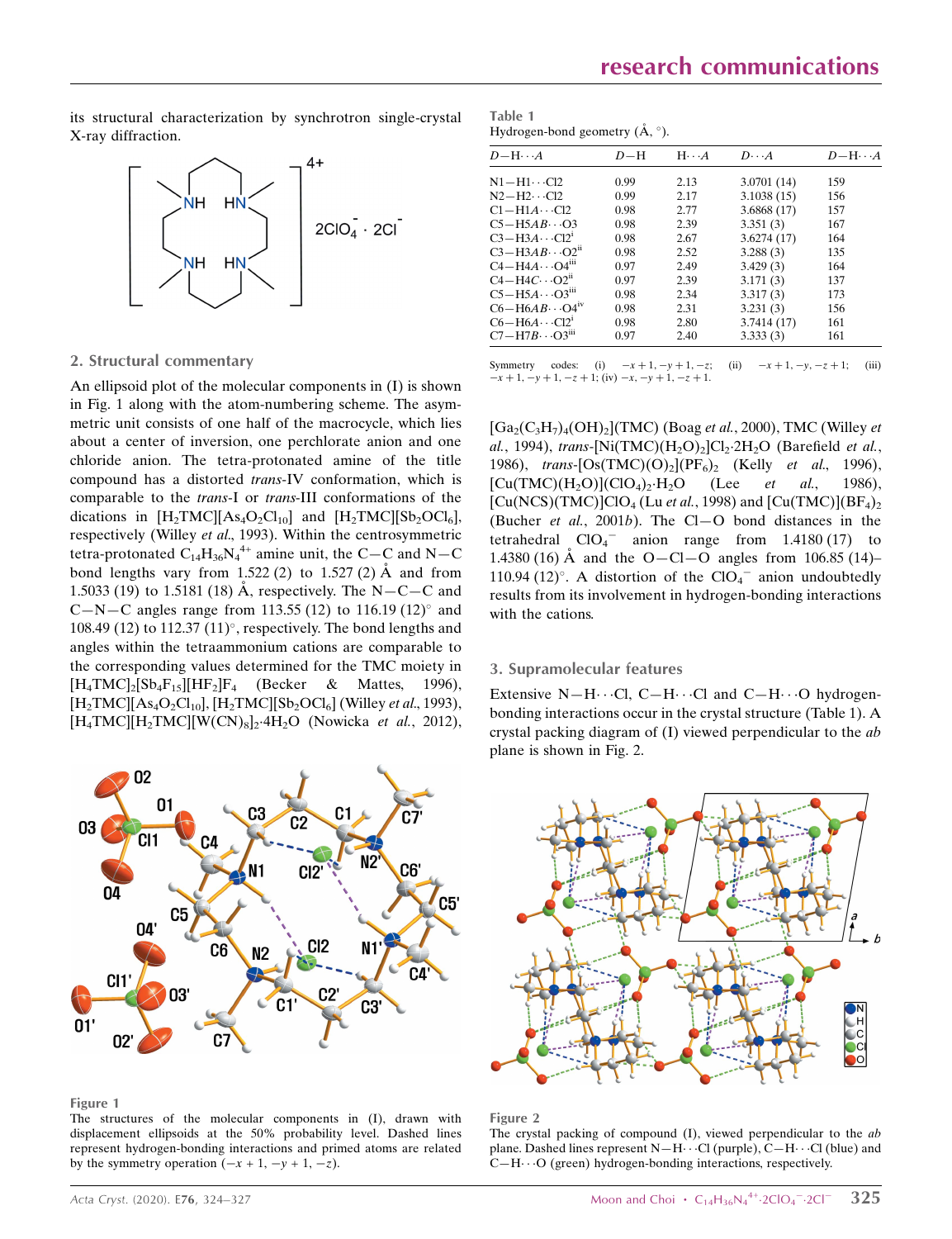The  $N-H\cdots$ Cl and  $C-H\cdots$ Cl hydrogen bonds link the two Cl<sup>-</sup> anions to the C<sub>14</sub>H<sub>36</sub>N<sub>4</sub><sup>4+</sup> cation while C-H $\cdots$ O hydrogen bonds interconnect neighboring cations with the  $ClO<sub>4</sub><sup>-</sup>$  anions. An extensive array of these contacts generates a three-dimensional network of molecules, and these hydrogenbonding interactions help to consolidate the crystal structure.

#### 4. Database survey

A search of the Cambridge Structural Database (Version 5.41, November 2019; Groom et al., 2016) gave just seven hits for organic compounds containing  $C_{14}H_{36}N_4^{4+}$ ,  $C_{14}H_{34}N_4^{2+}$  or  $C_{14}H_{32}N_4$  macrocycles:  $[C_{14}H_{36}N_4]_2[Sb_4F_{15}][HF_2]F_4$  (Becker *et* al., 1996),  $[C_{14}H_{34}N_4][As_4O_2Cl_{10}]$  and  $[C_{14}H_{34}N_4][Sb_2OCl_6]$ (Willey *et al.*, 1993),  $[C_{14}H_{36}N_4][C_{14}H_{34}N_4][W(CN)_8]_2.4H_2O$ (Nowicka *et al.*, 2012),  $[Ga_2(C_3H_7)_4(OH)_2](C_{14}H_{32}N_4)$  (Boag *et al.*, 2000) and  $(C_{14}H_{32}N_4)$  (Willey *et al.*, 1994). However, the crystal structure of the title compound had not been deposited until now. The tetra-protonated amine of the title compound has a trans-IV conformation, which is comparable to the trans-I or trans-III conformation of the dications in  $[H_2TMC]$ - $[As_4O_2Cl_{10}]$  and  $[H_2TMC][Sb_2OCl_6]$ , respectively (Willey *et* al., 1993).

#### 5. Synthesis and crystallization

The free ligand TMC (98%) was purchased from Sigma– Aldrich and used without further purification. All chemicals were reagent grade materials, and were used as received. TMC  $(0.128 \text{ g}, 0.5 \text{ mmol})$  was dissolved in 15 mL of 6 *M* HCl, and 5 mL of a saturated solution of sodium perchlorate including chromium trioxide (0.1 g, 1 mmol) was added to the resulting solution at 298 K. The mixture was stirred for 2 h and the solution was filtered. Block-like pale yellow crystals of (I) suitable for X-ray structural analysis were unexpectedly obtained from the solution at 298 K over a period of a few days.

#### 6. Refinement

Crystal data, data collection and structure refinement details are summarized in Table 2. All H atoms were placed in geometrically idealized positions and constrained to ride on their parent atoms, with  $C-H = 0.97-0.98$  Å and  $N-H =$ 0.99 Å, and with  $U_{\text{iso}}(H)$  values of 1.5 and 1.2 times the  $U_{\text{eq}}$  of the parent atoms.

#### Acknowledgements

This work was supported by a Research Grant of Andong National University. The X-ray crystallography experiment at PLS-II BL2D-SMC beamline was supported in part by MSIT and POSTECH.

#### References

[Alcock, N. W., Herron, N. & Moore, P. \(1978\).](http://scripts.iucr.org/cgi-bin/cr.cgi?rm=pdfbb&cnor=vm2227&bbid=BB1) J. Chem. Soc. Dalton Trans[. pp. 1282–1288.](http://scripts.iucr.org/cgi-bin/cr.cgi?rm=pdfbb&cnor=vm2227&bbid=BB1)

| Table 2 |                       |
|---------|-----------------------|
|         | Experimental details. |

| Crystal data                                                                 |                                                                                                   |
|------------------------------------------------------------------------------|---------------------------------------------------------------------------------------------------|
| Chemical formula                                                             | $C_{14}H_{36}N_4^{4+}.2ClO_4^-.2Cl^-$                                                             |
| $M_{\rm r}$                                                                  | 530.27                                                                                            |
| Crystal system, space group                                                  | Triclinic, P1                                                                                     |
| Temperature $(K)$                                                            | 220                                                                                               |
| a, b, c (A)                                                                  | 7.4990(15), 8.0790(16), 9.980(2)                                                                  |
|                                                                              | 81.31 (3), 77.32 (3), 78.39 (3)                                                                   |
| $\alpha$ , $\beta$ , $\gamma$ (°)<br>$V(A^3)$                                | 574.2(2)                                                                                          |
| Z                                                                            | 1                                                                                                 |
| Radiation type                                                               | Synchrotron, $\lambda = 0.610$ Å                                                                  |
| $\mu$ (mm <sup>-1</sup> )                                                    | 0.36                                                                                              |
| Crystal size (mm)                                                            | $0.10 \times 0.10 \times 0.08$                                                                    |
| Data collection                                                              |                                                                                                   |
| Diffractometer                                                               | Rayonix MX225HS CCD area<br>detector                                                              |
| Absorption correction                                                        | Empirical (using intensity<br>measurements) (HKL3000sm<br>SCALEPACK; Otwinowski &<br>Minor, 1997) |
| $T_{\min}, T_{\max}$                                                         | 0.710, 1.000                                                                                      |
| No. of measured, independent and<br>observed $[I > 2\sigma(I)]$ reflections  | 6573, 3361, 3208                                                                                  |
| $R_{\rm int}$                                                                | 0.038                                                                                             |
| $(\sin \theta/\lambda)_{\text{max}} (\AA^{-1})$                              | 0.706                                                                                             |
| Refinement                                                                   |                                                                                                   |
| $R[F^2 > 2\sigma(F^2)], wR(F^2), S$                                          | 0.052, 0.147, 1.05                                                                                |
| No. of reflections                                                           | 3361                                                                                              |
| No. of parameters                                                            | 138                                                                                               |
| H-atom treatment                                                             | H-atom parameters constrained                                                                     |
| $\Delta \rho_{\text{max}}$ , $\Delta \rho_{\text{min}}$ (e $\rm{\AA}^{-3}$ ) | $0.97, -0.56$                                                                                     |

Computer programs: PAL BL2D-SMDC Program (Shin et al., 2016), HKL3000sm (Otwinowski & Minor, 1997), SHELXT2014 (Sheldrick, 2015a), SHELXL2018 (Sheldrick, 2015b), DIAMOND4 (Putz & Brandenburg, 2014) and publCIF (Westrip, 2010).

- [Barefield, E. K., Freeman, G. M. & Van Derveer, D. G. \(1986\).](http://scripts.iucr.org/cgi-bin/cr.cgi?rm=pdfbb&cnor=vm2227&bbid=BB2) Inorg. Chem. 25[, 552–558.](http://scripts.iucr.org/cgi-bin/cr.cgi?rm=pdfbb&cnor=vm2227&bbid=BB2)
- [Becker, I. K. & Mattes, R. \(1996\).](http://scripts.iucr.org/cgi-bin/cr.cgi?rm=pdfbb&cnor=vm2227&bbid=BB3) Z. Anorg. Allg. Chem. 622, 105– [111.](http://scripts.iucr.org/cgi-bin/cr.cgi?rm=pdfbb&cnor=vm2227&bbid=BB3)
- [Bedford, R. B., Brenner, P. B., Elorriaga, D., Harvey, J. N. & Nunn, J.](http://scripts.iucr.org/cgi-bin/cr.cgi?rm=pdfbb&cnor=vm2227&bbid=BB4) (2016). Dalton Trans. 45[, 15811–15817.](http://scripts.iucr.org/cgi-bin/cr.cgi?rm=pdfbb&cnor=vm2227&bbid=BB4)
- [Boag, N. M., Coward, K. M., Jones, A. C., Pemble, M. E. &](http://scripts.iucr.org/cgi-bin/cr.cgi?rm=pdfbb&cnor=vm2227&bbid=BB5) [Thompson, J. R. \(2000\).](http://scripts.iucr.org/cgi-bin/cr.cgi?rm=pdfbb&cnor=vm2227&bbid=BB5) Acta Cryst. C56, 1438-1439.
- [Bucher, C., Duval, E., Barbe, J. M., Verpeaux, J. N., Amatore, C.,](http://scripts.iucr.org/cgi-bin/cr.cgi?rm=pdfbb&cnor=vm2227&bbid=BB6) [Guilard, R., Le Pape, L., Latour, J.-M., Dahaoui, S. & Lecomte, C.](http://scripts.iucr.org/cgi-bin/cr.cgi?rm=pdfbb&cnor=vm2227&bbid=BB6) (2001a). [Inorg. Chem.](http://scripts.iucr.org/cgi-bin/cr.cgi?rm=pdfbb&cnor=vm2227&bbid=BB6) 40, 5722–5726.
- [Bucher, C., Duval, E., Espinosa, E., Barbe, J. M., Verpeaux, J. N.,](http://scripts.iucr.org/cgi-bin/cr.cgi?rm=pdfbb&cnor=vm2227&bbid=BB7) [Amatore, C. & Guilard, R. \(2001](http://scripts.iucr.org/cgi-bin/cr.cgi?rm=pdfbb&cnor=vm2227&bbid=BB7)b). Eur. J. Inorg. Chem. pp. 1077– [1079.](http://scripts.iucr.org/cgi-bin/cr.cgi?rm=pdfbb&cnor=vm2227&bbid=BB7)
- [Choi, J.-H. \(2009\).](http://scripts.iucr.org/cgi-bin/cr.cgi?rm=pdfbb&cnor=vm2227&bbid=BB8) Inorg. Chim. Acta, 362, 4231–4236.
- [Groom, C. R., Bruno, I. J., Lightfoot, M. P. & Ward, S. C. \(2016\).](http://scripts.iucr.org/cgi-bin/cr.cgi?rm=pdfbb&cnor=vm2227&bbid=BB9) Acta Cryst. B72[, 171–179.](http://scripts.iucr.org/cgi-bin/cr.cgi?rm=pdfbb&cnor=vm2227&bbid=BB9)
- [Kelly, C., Szalda, D. J., Creutz, C., Schwarz, H. A. & Sutin, N. \(1996\).](http://scripts.iucr.org/cgi-bin/cr.cgi?rm=pdfbb&cnor=vm2227&bbid=BB10) [Inorg. Chim. Acta](http://scripts.iucr.org/cgi-bin/cr.cgi?rm=pdfbb&cnor=vm2227&bbid=BB10), 243, 39–45.
- [Lee, T.-J., Lee, T.-Y., Hong, C.-Y., Wu, D.-T. & Chung, C.-S. \(1986\).](http://scripts.iucr.org/cgi-bin/cr.cgi?rm=pdfbb&cnor=vm2227&bbid=BB11) [Acta Cryst.](http://scripts.iucr.org/cgi-bin/cr.cgi?rm=pdfbb&cnor=vm2227&bbid=BB11) C42, 999–1001.
- [Lu, T.-H., Shui, W.-Z., Tung, S.-F., Chi, T.-Y., Liao, F.-L. & Chung, C.-](http://scripts.iucr.org/cgi-bin/cr.cgi?rm=pdfbb&cnor=vm2227&bbid=BB12) S. (1998). Acta Cryst. C54[, 1071–1072.](http://scripts.iucr.org/cgi-bin/cr.cgi?rm=pdfbb&cnor=vm2227&bbid=BB12)
- [Maimon, E., Zilbermann, I., Golub, G., Ellern, A., Shames, A. I.,](http://scripts.iucr.org/cgi-bin/cr.cgi?rm=pdfbb&cnor=vm2227&bbid=BB13) [Cohen, H. & Meyerstein, D. \(2001\).](http://scripts.iucr.org/cgi-bin/cr.cgi?rm=pdfbb&cnor=vm2227&bbid=BB13) Inorg. Chim. Acta, 324, 65– [72.](http://scripts.iucr.org/cgi-bin/cr.cgi?rm=pdfbb&cnor=vm2227&bbid=BB13)
- [Nishigaki, J.-I., Matsumoto, T. & Tatsumi, K. \(2010\).](http://scripts.iucr.org/cgi-bin/cr.cgi?rm=pdfbb&cnor=vm2227&bbid=BB14) Eur. J. Inorg. Chem[. pp. 5011–5017.](http://scripts.iucr.org/cgi-bin/cr.cgi?rm=pdfbb&cnor=vm2227&bbid=BB14)
- Nowicka, B., Reczyński, M., Nitek, W. & Sieklucka, B. (2012). [Polyhedron](http://scripts.iucr.org/cgi-bin/cr.cgi?rm=pdfbb&cnor=vm2227&bbid=BB15), 47, 73–78.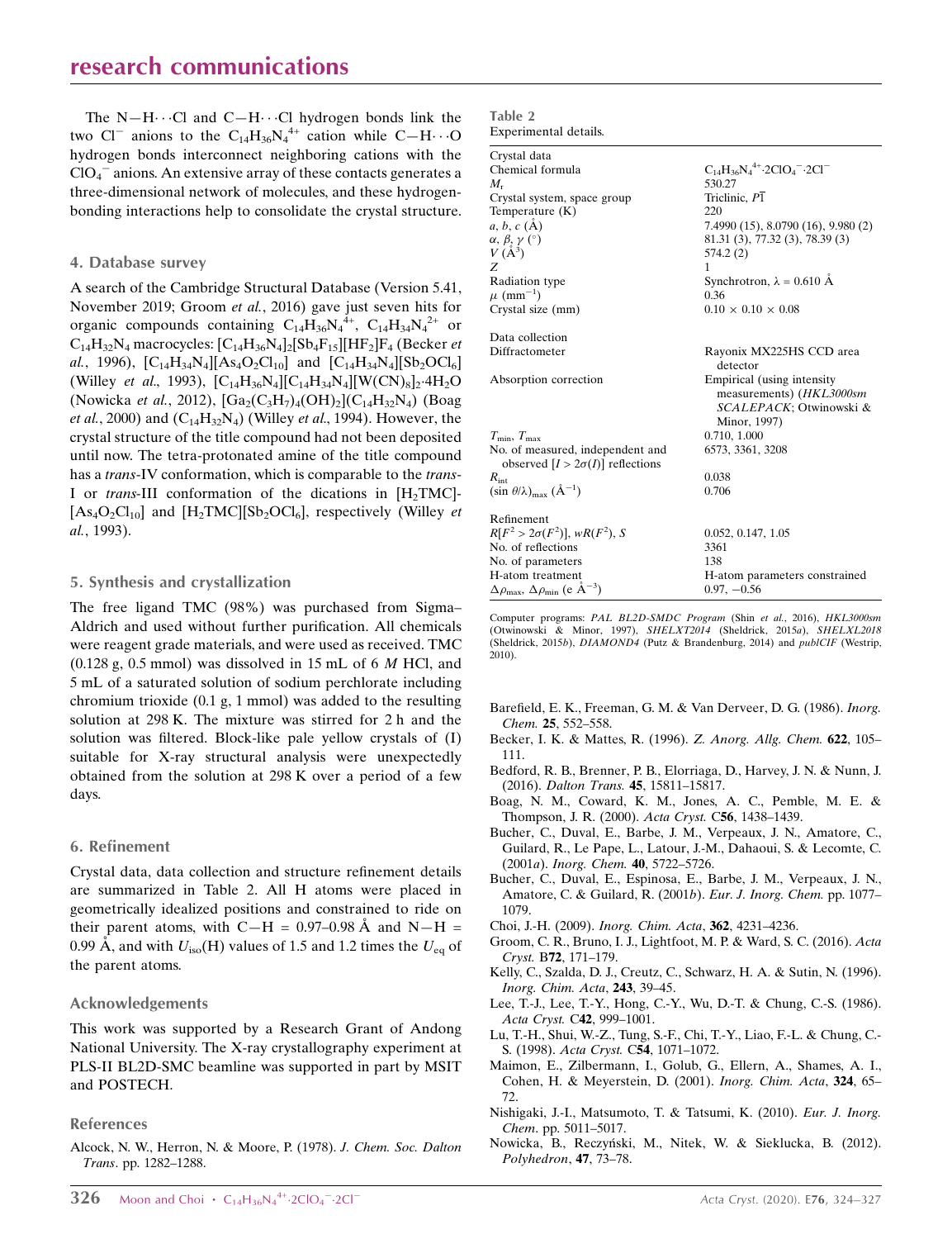[Otwinowski, Z. & Minor, W. \(1997\).](http://scripts.iucr.org/cgi-bin/cr.cgi?rm=pdfbb&cnor=vm2227&bbid=BB25) Methods in Enzymology, Vol. 276, [Macromolecular Crystallography](http://scripts.iucr.org/cgi-bin/cr.cgi?rm=pdfbb&cnor=vm2227&bbid=BB25), Part A, edited by C. W. [Carter Jr & R. M. Sweet, pp. 307–326. New York: Academic Press.](http://scripts.iucr.org/cgi-bin/cr.cgi?rm=pdfbb&cnor=vm2227&bbid=BB25)

[Po, H. N., Brinkman, E. & Doedens, R. J. \(1991\).](http://scripts.iucr.org/cgi-bin/cr.cgi?rm=pdfbb&cnor=vm2227&bbid=BB17) Acta Cryst. C47, [2310–2312.](http://scripts.iucr.org/cgi-bin/cr.cgi?rm=pdfbb&cnor=vm2227&bbid=BB17)

- [Putz, H. & Brandenburg, K. \(2014\).](http://scripts.iucr.org/cgi-bin/cr.cgi?rm=pdfbb&cnor=vm2227&bbid=BB18) DIAMOND. Crystal Impact [GbR, Bonn, Germany.](http://scripts.iucr.org/cgi-bin/cr.cgi?rm=pdfbb&cnor=vm2227&bbid=BB18)
- [Sheldrick, G. M. \(2015](http://scripts.iucr.org/cgi-bin/cr.cgi?rm=pdfbb&cnor=vm2227&bbid=BB19)a). Acta Cryst. A71, 3–8.
- [Sheldrick, G. M. \(2015](http://scripts.iucr.org/cgi-bin/cr.cgi?rm=pdfbb&cnor=vm2227&bbid=BB20)b). Acta Cryst. C71, 3–8.
- [Shin, J. W., Eom, K. & Moon, D. \(2016\).](http://scripts.iucr.org/cgi-bin/cr.cgi?rm=pdfbb&cnor=vm2227&bbid=BB21) J. Synchrotron Rad. 23, 369– [373.](http://scripts.iucr.org/cgi-bin/cr.cgi?rm=pdfbb&cnor=vm2227&bbid=BB21)
- [Van Heuvelen, K. M., Lee, I., Arriola, K., Griffin, R., Ye, C. & Takase,](http://scripts.iucr.org/cgi-bin/cr.cgi?rm=pdfbb&cnor=vm2227&bbid=BB22) [M. K. \(2017\).](http://scripts.iucr.org/cgi-bin/cr.cgi?rm=pdfbb&cnor=vm2227&bbid=BB22) Acta Cryst. C73, 620–624.
- [Westrip, S. P. \(2010\).](http://scripts.iucr.org/cgi-bin/cr.cgi?rm=pdfbb&cnor=vm2227&bbid=BB23) J. Appl. Cryst. 43, 920–925.
- [Willey, G. R., Asab, A., Lakin, M. T. & Alcock, N. W. \(1993\).](http://scripts.iucr.org/cgi-bin/cr.cgi?rm=pdfbb&cnor=vm2227&bbid=BB24) J. Chem. [Soc. Dalton Trans.](http://scripts.iucr.org/cgi-bin/cr.cgi?rm=pdfbb&cnor=vm2227&bbid=BB24) pp. 365–370.
- [Willey, G. R., Lakin, M. T., Alcock, N. W. & Samuel, C. J. \(1994\).](http://scripts.iucr.org/cgi-bin/cr.cgi?rm=pdfbb&cnor=vm2227&bbid=BB25) J. [Incl. Phenom. Macrocycl. Chem](http://scripts.iucr.org/cgi-bin/cr.cgi?rm=pdfbb&cnor=vm2227&bbid=BB25). 15, 293-304.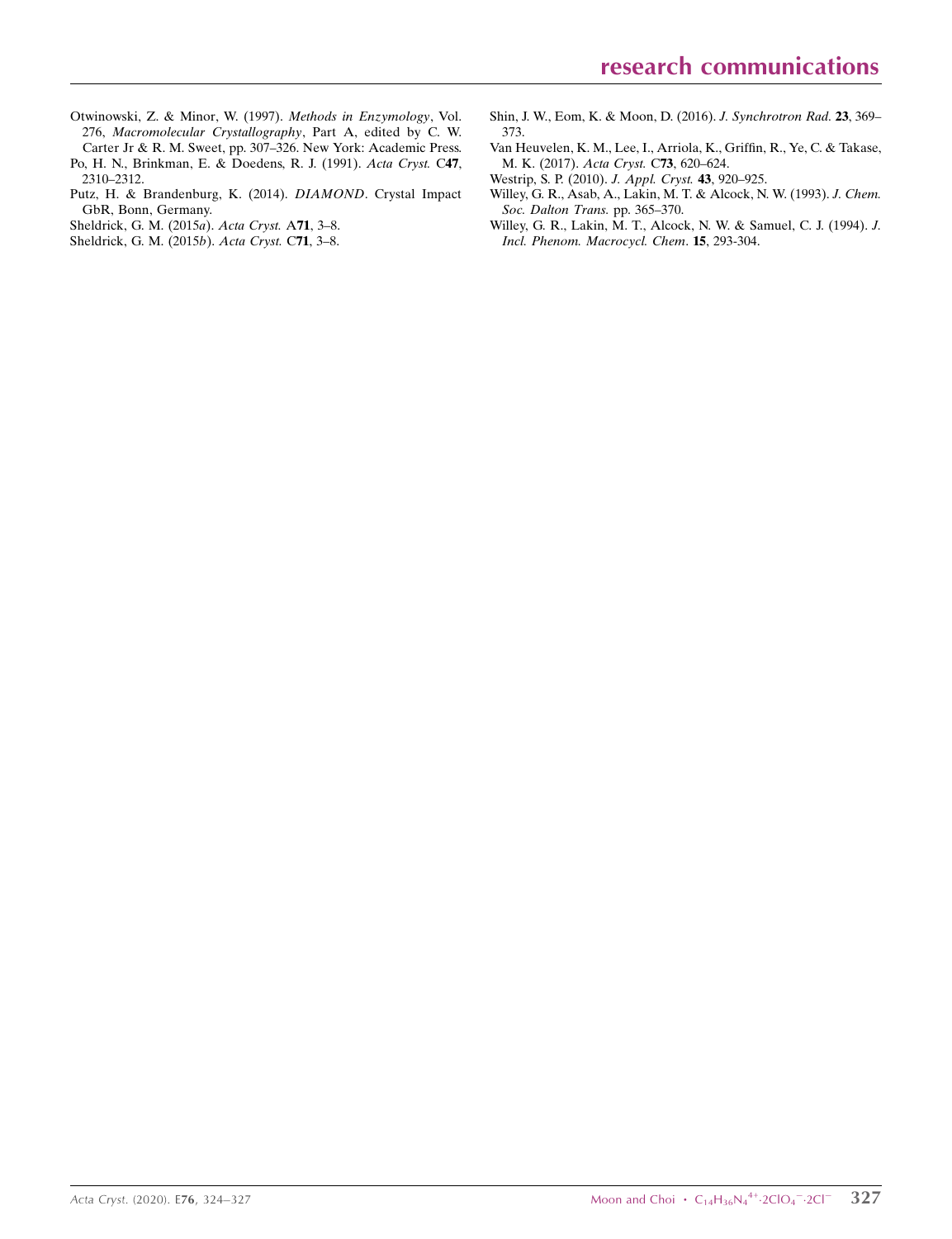# **supporting information**

## *Acta Cryst.* (2020). E**76**, 324-327 [https://doi.org/10.1107/S2056989020001322]

# **Crystal structure of 1,4,8,11-tetramethyl-1,4,8,11-tetraazoniacyclotetradecane bis(perchlorate) dichloride from synchrotron X-ray data**

# **Dohyun Moon and Jong-Ha Choi**

**Computing details** 

Data collection: *PAL BL2D*-*SMDC Program* (Shin *et al.*, 2016); cell refinement: *HKL3000sm* (Otwinowski & Minor, 1997); data reduction: *HKL3000sm* (Otwinowski & Minor, 1997); program(s) used to solve structure: *SHELXT2014* (Sheldrick, 2015a); program(s) used to refine structure: *SHELXL2018* (Sheldrick, 2015b); molecular graphics: *DIAMOND4* (Putz & Brandenburg, 2014); software used to prepare material for publication: *publCIF* (Westrip, 2010).

 $Z = 1$ 

 $F(000) = 280$  $D_x = 1.533$  Mg m<sup>-3</sup>

 $\theta$  = 0.4–33.7°  $\mu$  = 0.36 mm<sup>-1</sup> *T* = 220 K

Block, pale yellow  $0.10 \times 0.10 \times 0.08$  mm

Synchrotron radiation,  $\lambda = 0.610 \text{ Å}$ Cell parameters from 91694 reflections

**1,4,8,11-Tetramethyl-1,4,8,11-tetraazoniacyclotetradecane bis(perchlorate) dichloride** 

 $C_{14}H_{36}N_4^{4+}$ -2ClO<sub>4</sub><sup>-</sup>-2Cl<sup>-</sup>  $M_r = 530.27$ Triclinic, *P*1  $a = 7.4990$  (15) Å  $b = 8.0790(16)$  Å  $c = 9.980(2)$  Å  $\alpha$  = 81.31 (3)<sup>o</sup>  $\beta$  = 77.32 (3)<sup>o</sup> *γ* = 78.39 (3)°  $V = 574.2$  (2)  $\AA$ <sup>3</sup>

#### *Data collection*

| Rayonix MX225HS CCD area detector<br>diffractometer                | 6573 measured reflections<br>3361 independent reflections                                           |
|--------------------------------------------------------------------|-----------------------------------------------------------------------------------------------------|
| Radiation source: PLSII 2D bending magnet<br>$\omega$ scan         | 3208 reflections with $I > 2\sigma(I)$<br>$R_{\rm int} = 0.038$                                     |
| Absorption correction: empirical (using<br>intensity measurements) | $\theta_{\text{max}} = 25.5^{\circ}, \theta_{\text{min}} = 1.8^{\circ}$<br>$h = -10 \rightarrow 10$ |
| (HKL3000sm Scalepack; Otwinowski & Minor,<br>1997)                 | $k = -11 \rightarrow 11$<br>$l = -14 \rightarrow 14$                                                |
| $T_{\min}$ = 0.710, $T_{\max}$ = 1.000                             |                                                                                                     |
| Refinement                                                         |                                                                                                     |
| Refinement on $F^2$<br>Least-squares matrix: full                  | Hydrogen site location: inferred from<br>neighbouring sites                                         |
| $R[F^2 > 2\sigma(F^2)] = 0.052$<br>$wR(F^2) = 0.147$               | H-atom parameters constrained<br>$w = 1/[\sigma^2(F_0^2) + (0.1013P)^2 + 0.2815P]$                  |
| $S = 1.05$                                                         | where $P = (F_o^2 + 2F_s^2)/3$                                                                      |
| 3361 reflections                                                   | $(\Delta/\sigma)_{\text{max}} = 0.001$                                                              |
| 138 parameters                                                     | $\Delta\rho_{\text{max}}$ = 0.97 e Å <sup>-3</sup>                                                  |
| 0 restraints                                                       | $\Delta\rho_{\rm min}$ = -0.56 e Å <sup>-3</sup>                                                    |
|                                                                    |                                                                                                     |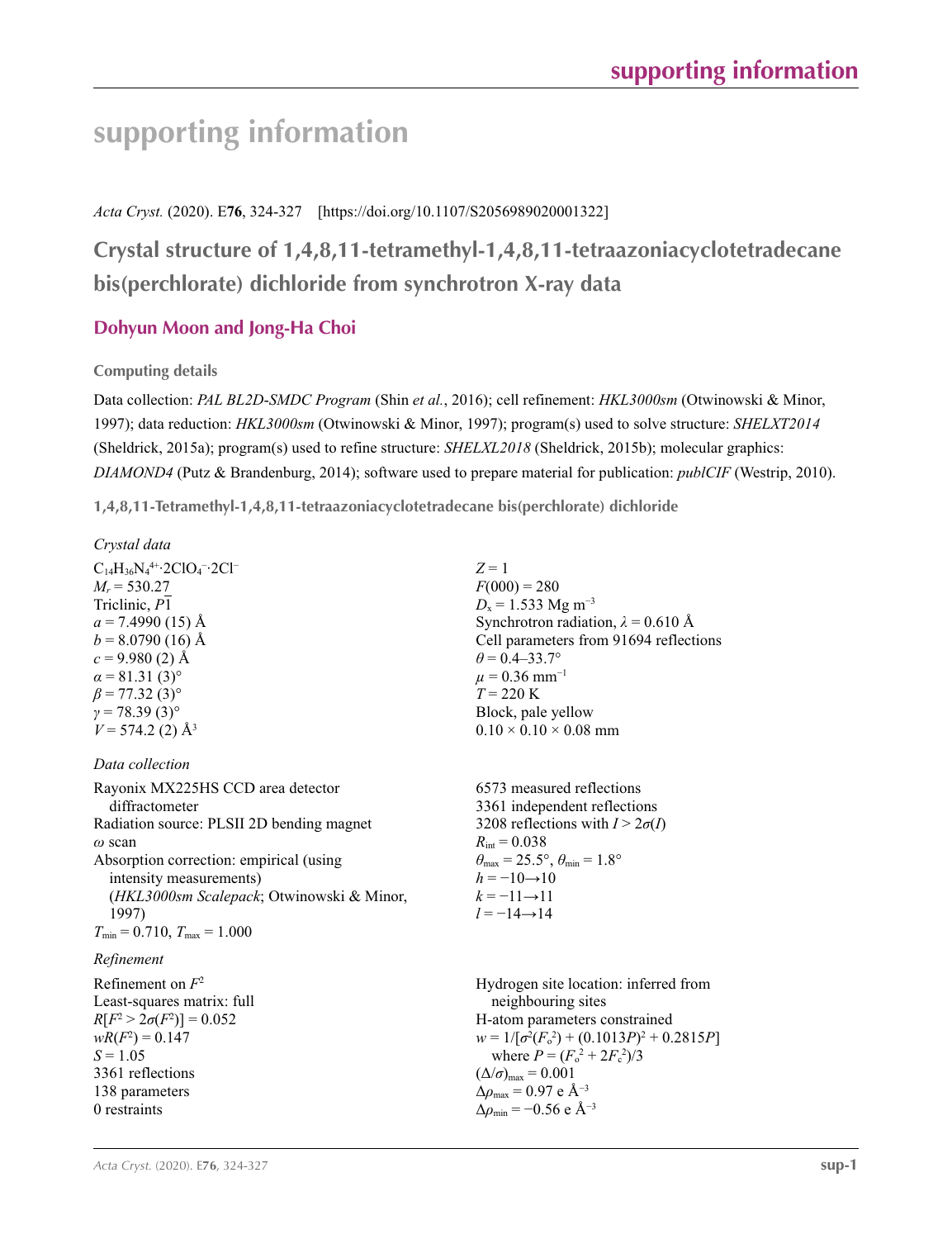#### *Special details*

**Geometry**. All esds (except the esd in the dihedral angle between two l.s. planes) are estimated using the full covariance matrix. The cell esds are taken into account individually in the estimation of esds in distances, angles and torsion angles; correlations between esds in cell parameters are only used when they are defined by crystal symmetry. An approximate (isotropic) treatment of cell esds is used for estimating esds involving l.s. planes.

|                   | $\boldsymbol{\chi}$ | $\mathcal{Y}$ | $\boldsymbol{Z}$ | $U_{\rm iso}$ */ $U_{\rm eq}$ |
|-------------------|---------------------|---------------|------------------|-------------------------------|
| N1                | 0.67545(16)         | 0.40154(15)   | 0.21687(13)      | 0.0182(2)                     |
| H1                | 0.702337            | 0.480395      | 0.131812         | $0.022*$                      |
| N <sub>2</sub>    | 0.32976(16)         | 0.70943(15)   | 0.15397(13)      | 0.0187(2)                     |
| H2                | 0.447969            | 0.698634      | 0.085623         | $0.022*$                      |
| C1                | 0.82761(19)         | 0.26947(19)   | $-0.07624(16)$   | 0.0213(3)                     |
| H1A               | 0.844476            | 0.382168      | $-0.061678$      | $0.026*$                      |
| H1AB              | 0.942570            | 0.216566      | $-0.133336$      | $0.026*$                      |
| C2                | 0.7951(2)           | 0.16181(18)   | 0.06343(16)      | 0.0222(3)                     |
| H2A               | 0.911494            | 0.135809      | 0.097951         | $0.027*$                      |
| H <sub>2</sub> AB | 0.766041            | 0.053719      | 0.048851         | $0.027*$                      |
| C <sub>3</sub>    | 0.6416(2)           | 0.24003(18)   | 0.17554(15)      | 0.0202(3)                     |
| H <sub>3</sub> A  | 0.524235            | 0.264324      | 0.142544         | $0.024*$                      |
| H3AB              | 0.628253            | 0.156392      | 0.257539         | $0.024*$                      |
| C4                | 0.8394(2)           | 0.3698(2)     | 0.2869(2)        | 0.0289(3)                     |
| H <sub>4</sub> A  | 0.852000            | 0.474931      | 0.316837         | $0.043*$                      |
| H4B               | 0.951096            | 0.328712      | 0.222555         | $0.043*$                      |
| H <sub>4</sub> C  | 0.820747            | 0.285389      | 0.366416         | $0.043*$                      |
| C <sub>5</sub>    | 0.5084(2)           | 0.48877(19)   | 0.31152(15)      | 0.0219(3)                     |
| H <sub>5</sub> A  | 0.541977            | 0.588041      | 0.339066         | $0.026*$                      |
| H5AB              | 0.480340            | 0.410569      | 0.395386         | $0.026*$                      |
| C6                | 0.3326(2)           | 0.54741(19)   | 0.25240(16)      | 0.0220(3)                     |
| H <sub>6</sub> A  | 0.315943            | 0.456530      | 0.203864         | $0.026*$                      |
| H <sub>6</sub> AB | 0.226499            | 0.564160      | 0.329274         | $0.026*$                      |
| C7                | 0.3152(2)           | 0.8628(2)     | 0.22684(18)      | 0.0267(3)                     |
| H7A               | 0.305431            | 0.964466      | 0.161379         | $0.040*$                      |
| H7B               | 0.424822            | 0.852681      | 0.266082         | $0.040*$                      |
| H7C               | 0.205791            | 0.870354      | 0.300087         | $0.040*$                      |
| C11               | 0.21029(5)          | 0.17202(5)    | 0.52791(4)       | 0.02439(13)                   |
| O <sub>1</sub>    | 0.2471(3)           | 0.1745(2)     | 0.38061(17)      | 0.0494(4)                     |
| O2                | 0.1539(3)           | 0.0175(3)     | 0.5935(3)        | 0.0669(6)                     |
| O <sub>3</sub>    | 0.3753(3)           | 0.1946(3)     | 0.5690(2)        | 0.0560(5)                     |
| <b>O4</b>         | 0.0647(3)           | 0.3129(3)     | 0.5618(3)        | 0.0662(6)                     |
| Cl2               | 0.73888(5)          | 0.71235(4)    | 0.00536(4)       | 0.02198(13)                   |

*Fractional atomic coordinates and isotropic or equivalent isotropic displacement parameters (Å<sup>2</sup>)* 

*Atomic displacement parameters (Å2 )*

|                | 1711      | T 722     | I 133     | 1712 I       | T 713        | T 123        |
|----------------|-----------|-----------|-----------|--------------|--------------|--------------|
| $\rm N1$       | 0.0174(5) | 0.0170(5) | 0.0224(5) | $-0.0036(4)$ | $-0.0087(4)$ | $-0.0011(4)$ |
| N <sub>2</sub> | 0.0150(5) | 0.0180(5) | 0.0242(5) | $-0.0023(4)$ | $-0.0058(4)$ | $-0.0042(4)$ |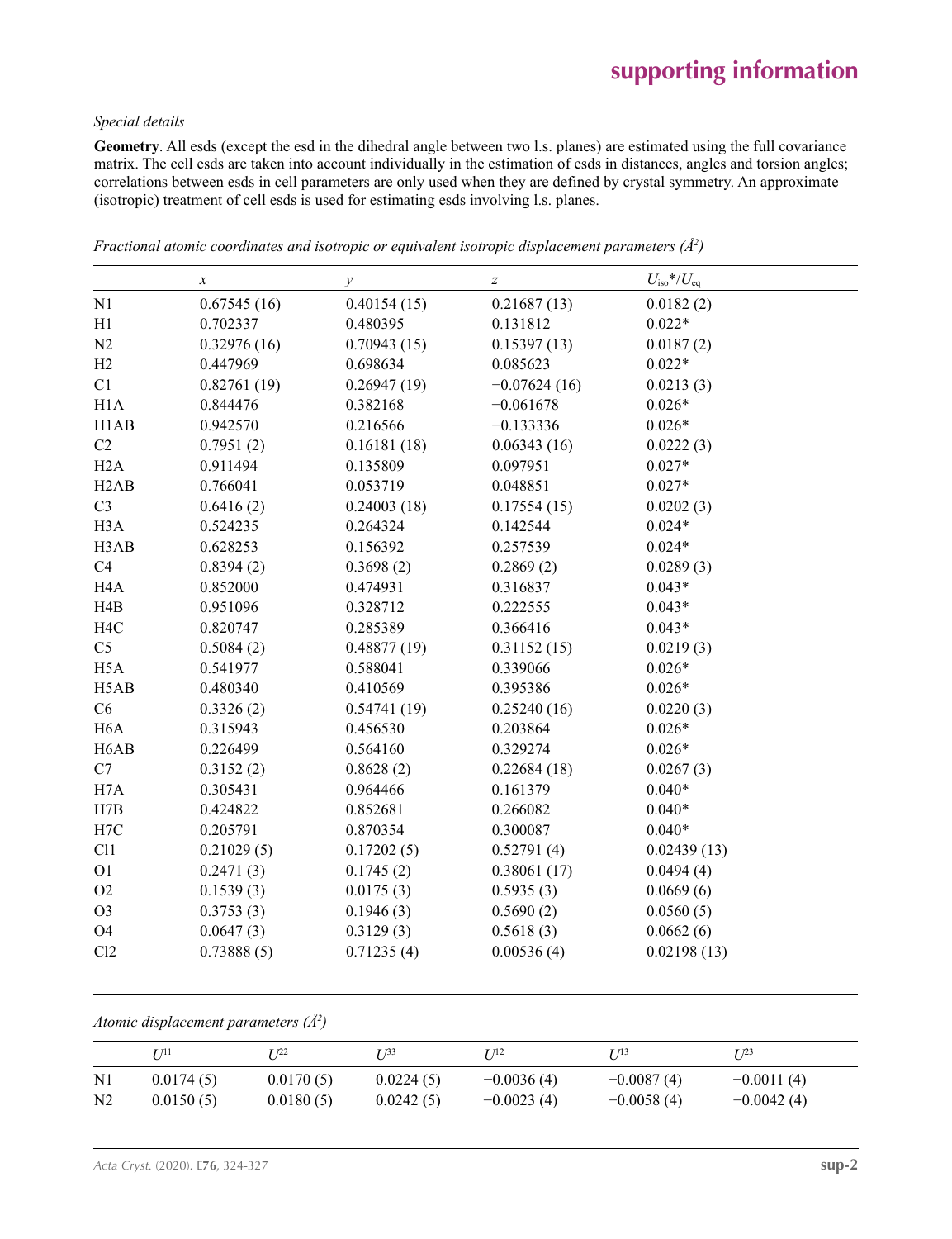| C1              | 0.0144(6)   | 0.0238(6)  | 0.0281(7)  | $-0.0034(5)$   | $-0.0074(5)$   | $-0.0056(5)$   |
|-----------------|-------------|------------|------------|----------------|----------------|----------------|
| C <sub>2</sub>  | 0.0200(6)   | 0.0181(6)  | 0.0301(7)  | 0.0004(5)      | $-0.0105(5)$   | $-0.0041(5)$   |
| C <sub>3</sub>  | 0.0201(6)   | 0.0175(6)  | 0.0263(6)  | $-0.0051(5)$   | $-0.0095(5)$   | $-0.0026(5)$   |
| C <sub>4</sub>  | 0.0247(7)   | 0.0285(8)  | 0.0402(8)  | $-0.0049(6)$   | $-0.0196(6)$   | $-0.0047(6)$   |
| C <sub>5</sub>  | 0.0237(6)   | 0.0216(6)  | 0.0213(6)  | $-0.0028(5)$   | $-0.0066(5)$   | $-0.0032(5)$   |
| C <sub>6</sub>  | 0.0183(6)   | 0.0193(6)  | 0.0278(7)  | $-0.0035(5)$   | $-0.0043(5)$   | $-0.0012(5)$   |
| C7              | 0.0304(8)   | 0.0198(7)  | 0.0346(8)  | $-0.0038(5)$   | $-0.0133(6)$   | $-0.0085(6)$   |
| C <sub>11</sub> | 0.0237(2)   | 0.0222(2)  | 0.0294(2)  | $-0.00633(14)$ | $-0.00871(15)$ | $-0.00105(14)$ |
| O <sub>1</sub>  | 0.0545(10)  | 0.0648(11) | 0.0346(7)  | $-0.0209(8)$   | $-0.0060(7)$   | $-0.0131(7)$   |
| O <sub>2</sub>  | 0.0720(13)  | 0.0481(10) | 0.0887(15) | $-0.0350(9)$   | $-0.0404(12)$  | 0.0356(10)     |
| O <sub>3</sub>  | 0.0533(10)  | 0.0629(11) | 0.0691(12) | $-0.0267(9)$   | $-0.0400(9)$   | 0.0023(9)      |
| O <sub>4</sub>  | 0.0504(10)  | 0.0561(11) | 0.0837(15) | 0.0128(9)      | $-0.0007(10)$  | $-0.0290(10)$  |
| Cl <sub>2</sub> | 0.01828(19) | 0.0202(2)  | 0.0293(2)  | $-0.00692(13)$ | $-0.00735(14)$ | 0.00056(13)    |
|                 |             |            |            |                |                |                |

*Geometric parameters (Å, º)*

| $N1 - C4$            | 1.5037(19) | $C4 - H4A$        | 0.9700     |
|----------------------|------------|-------------------|------------|
| $N1 - C3$            | 1.5095(18) | $C4 - H4B$        | 0.9700     |
| $N1 - C5$            | 1.5116(19) | $C4 - H4C$        | 0.9700     |
| $N1 - H1$            | 0.9900     | $C5-C6$           | 1.522(2)   |
| $N2-C7$              | 1.5033(19) | $C5 - H5A$        | 0.9800     |
| $N2-C6$              | 1.513(2)   | $C5 - H5AB$       | 0.9800     |
| $N2-C1$ <sup>i</sup> | 1.5181(18) | $C6 - H6A$        | 0.9800     |
| $N2-H2$              | 0.9900     | $C6 - H6AB$       | 0.9800     |
| $C1 - C2$            | 1.526(2)   | $C7 - H7A$        | 0.9700     |
| $Cl-H1A$             | 0.9800     | $C7 - H7B$        | 0.9700     |
| $Cl$ -H1AB           | 0.9800     | $C7 - H7C$        | 0.9700     |
| $C2-C3$              | 1.527(2)   | $Cl1 - O2$        | 1.4180(17) |
| $C2 - H2A$           | 0.9800     | $Cl1 - O1$        | 1.4328(16) |
| $C2 - H2AB$          | 0.9800     | $Cl1 - O4$        | 1.4342(19) |
| $C3 - H3A$           | 0.9800     | $Cl1 - O3$        | 1.4380(16) |
| $C3 - H3AB$          | 0.9800     |                   |            |
|                      |            |                   |            |
| $C4-M1-C3$           | 111.91(12) | $N1-C4-H4A$       | 109.5      |
| $C4 - N1 - C5$       | 108.49(12) | $N1-C4-H4B$       | 109.5      |
| $C3-M1-C5$           | 112.37(11) | HA—C4—H4B         | 109.5      |
| $C4 - N1 - H1$       | 108.0      | $N1-C4-H4C$       | 109.5      |
| $C3-M1-H1$           | 108.0      | H4A-C4-H4C        | 109.5      |
| $C5 - N1 - H1$       | 108.0      | Н4В-С4-Н4С        | 109.5      |
| $C7 - N2 - C6$       | 112.12(12) | $N1-C5-C6$        | 116.19(12) |
| $C7 - N2 - C1$       | 111.00(11) | $N1-C5-H5A$       | 108.2      |
| $C6 - N2 - C1$       | 109.81(11) | $C6-C5-H5A$       | 108.2      |
| $C7 - N2 - H2$       | 107.9      | $N1-C5-H5AB$      | 108.2      |
| $C6 - N2 - H2$       | 107.9      | $C6-C5-H5AB$      | 108.2      |
| $Cl^1$ —N2—H2        | 107.9      | $H5A - C5 - H5AB$ | 107.4      |
| $N2^i$ -C1-C2        | 113.55(12) | $N2-C6-C5$        | 115.16(12) |
| $N2^i$ -C1-H1A       | 108.9      | $N2$ –C6–H6A      | 108.5      |
| $C2-C1-H1A$          | 108.9      | $C5-C6-H6A$       | 108.5      |
|                      |            |                   |            |